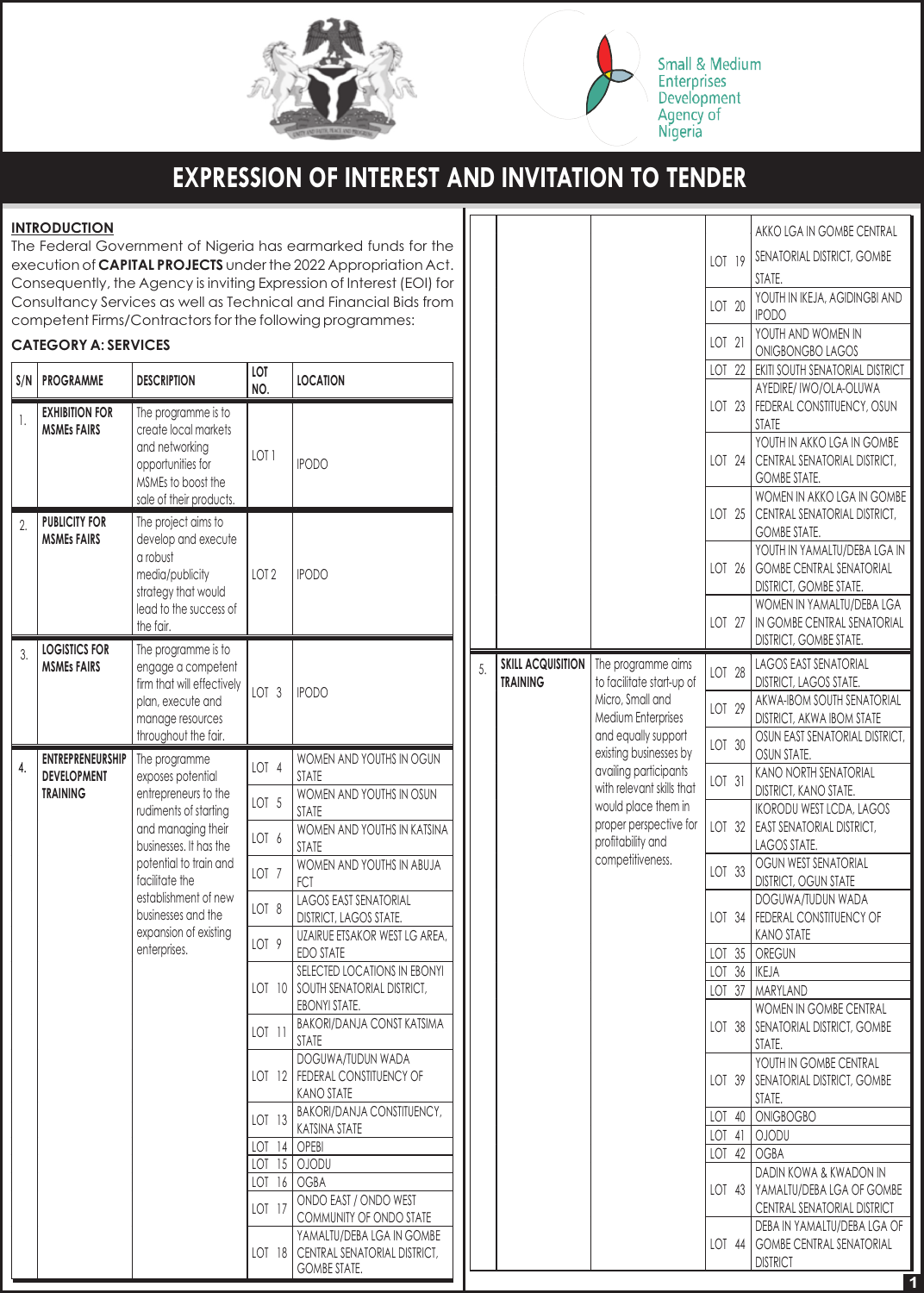|    |                                                                                                                                 |                                                                                                                               |        |    | KUMO & GONA IN AKKO LGA OF                                                         |  |
|----|---------------------------------------------------------------------------------------------------------------------------------|-------------------------------------------------------------------------------------------------------------------------------|--------|----|------------------------------------------------------------------------------------|--|
|    |                                                                                                                                 |                                                                                                                               | LOT 45 |    | <b>GOMBE CENTRAL SENATORIAL</b><br><b>DISTRICT</b>                                 |  |
|    |                                                                                                                                 |                                                                                                                               | LOT 46 |    | PINDIGA & BOGO IN AKKO LGA<br>OF GOMBE CENTRAL<br>SENATORIAL DISTRICT              |  |
|    |                                                                                                                                 |                                                                                                                               | LOT 47 |    | YENAGOA/ KOLOKUMO-<br>OPOKUMA FEDERAL<br>CONSTITUENCY, BAYELSA STATE               |  |
|    |                                                                                                                                 |                                                                                                                               | LOT 48 |    | YOUTH IN IKEJA, AGIDINGBI AND                                                      |  |
|    |                                                                                                                                 |                                                                                                                               | LOT 49 |    | <b>IPODO</b><br>YOUTH IN ALIMOSHO LAGOS                                            |  |
|    |                                                                                                                                 |                                                                                                                               | LOT 50 |    | YAMALTU/DEBA LGA OF GOMBE<br>CENTRAL SENATORIAL DISTRICT                           |  |
|    |                                                                                                                                 |                                                                                                                               | LOT 51 |    | AKKO LGA OF GOMBE CENTRAL<br>SENATORIAL DISTRICT                                   |  |
|    | <b>OTHER</b>                                                                                                                    | The aim is to provide                                                                                                         |        |    | DOGUWA/TUDUN WADA                                                                  |  |
| 6. | <b>ENTERPRISES</b><br><b>SUPPORT SERVICES</b>                                                                                   | beneficiaries/existing<br>enterprises with                                                                                    |        |    | LOT 52   FEDERAL CONSTITUENCY OF<br><b>KANO STATE</b>                              |  |
|    |                                                                                                                                 | business support<br>services, nudge<br>individual MSMEs into                                                                  | LOT 53 |    | WOMEN IN GOMBE CENTRAL<br>SENATORIAL DISTRICT, GOMBE<br>STATE.                     |  |
|    |                                                                                                                                 | formal registered<br>groups, and offer<br>counselling, mentoring                                                              |        |    | YOUTH IN GOMBE CENTRAL<br>LOT 54   SENATORIAL DISTRICT, GOMBE<br>STATE.            |  |
|    |                                                                                                                                 | and other ancillary<br>services.                                                                                              | LOT 55 |    | DADIN KOWA & KWADON IN<br>YAMALTU/DEBA LGA OF GOMBE<br>CENTRAL SENATORIAL DISTRICT |  |
|    |                                                                                                                                 |                                                                                                                               | LOT 56 |    | DEBA IN YAMALTU/DEBA LGA OF<br><b>GOMBE CENTRAL SENATORIAL</b><br><b>DISTRICT</b>  |  |
|    |                                                                                                                                 |                                                                                                                               | LOT 57 |    | KUMO & GONA IN AKKO LGA OF<br><b>GOMBE CENTRAL SENATORIAL</b><br><b>DISTRICT</b>   |  |
|    |                                                                                                                                 |                                                                                                                               | LOT 58 |    | PINDIGA & BOGO IN AKKO LGA<br>OF GOMBE CENTRAL<br>SENATORIAL DISTRICT              |  |
| 7. | <b>POST SEASONAL</b><br><b>INTERVENTION</b><br><b>PROGRAMME</b>                                                                 | A programme,<br>designed to assist rural<br>farmers acquire                                                                   | LOT 59 |    | ETI OSA FEDERAL CONSTITUENCY,<br>LAGOS STATE.                                      |  |
|    |                                                                                                                                 | necessary skills and<br>knowledge required to<br>reduce post-harvest                                                          | LOT 60 |    | YAMALTU/DEBA LGA IN GOMBE<br>CENTRAL SENATORIAL DISTRICT,<br><b>GOMBE STATE.</b>   |  |
|    |                                                                                                                                 | losses/wastages, etc<br>and facilitating farmers<br>linkages to resources<br>required for their<br>growth and<br>development. | LOT 61 |    | AKKO LGA IN GOMBE CENTRAL<br>SENATORIAL DISTRICT, GOMBE<br>STATE.                  |  |
| 8. | <b>PRODUCTION OF</b><br><b>TRAINING</b><br><b>CERTIFICATES AND</b><br><b>OTHER SECURITY</b><br><b>CODED</b><br><b>DOCUMENTS</b> | Production of the<br>Agency's Training<br>Certificates and other<br>Security Coded<br>Documents.                              | LOT 62 |    | SMEDAN HEADQUARTERS                                                                |  |
| 9. | <b>POST</b><br><b>MONITORING</b>                                                                                                | The Agency is<br>requesting competent                                                                                         | LOT 63 |    | NORTH-EAST GEO-POLITICAL<br><b>ZONE</b>                                            |  |
|    | <b>EVALUATION OF</b><br><b>SMEDAN</b>                                                                                           | and experienced<br>consultants to assist in                                                                                   | LOT 64 |    | NORTH-WEST GEO-POLITICAL<br>ZONE                                                   |  |
|    | <b>PROGRAMMES</b>                                                                                                               | providing independent<br>M&E in the Agency's<br>Programmes across                                                             | LOT    | 65 | NORTH-CENTRAL GEO-POLITICAL<br>ZONE                                                |  |
|    |                                                                                                                                 | the Country.                                                                                                                  | LOT 66 |    | SOUTH-EAST GEO-POLITICAL<br>ZONE                                                   |  |
|    |                                                                                                                                 |                                                                                                                               | LOT 67 |    | SOUTH-WEST GEO-POLITICAL<br>ZONE                                                   |  |
|    |                                                                                                                                 |                                                                                                                               | LOT 68 |    | SOUTH-SOUTH GEO-POLITICAL<br>ZONE                                                  |  |

### **SUBMISSION OF EOI FOR SERVICES**

**CATEGORY A:** One (1) copy of spiral bound pre-qualification documents should be sealed in an envelope and clearly marked **'Expression of Interest'.** The name of the company, programme and Lot number should be boldly written on the reverse side of the envelope and should be dropped in a box at the Agency's Training Room located at the ground floor.

The closing date for the submission is **12:00 noon on Tuesday, nd 22 February, 2022** and would be virtually opened immediately following the deadline at **12:00 noon on Tuesday,**  22<sup>nd</sup> February, 2022. No Payment is required for EOI.

#### **REQUIREMENTS FOR EOI**

- a. Evidence of Certificate of Incorporation issued by Corporate Affairs Commission (CAC) including Forms CAC2 and CAC7, or Business Name;
- b. Evidence of Firm's Tax Clearance Certificate (or Personal Income Tax Clearance Certificates of all the Partners in case of Business Name) for the last three (3) years valid till 31st December, 2022;
- c. Evidence of Pension Clearance Certificate valid till 31st December, 2022 (this requirement is only applicable to bidders whose number of staff is 15 and above);
- d. Evidence of Industrial Training Fund (ITF) Compliance Certificate valid till 31st December, 2022 (this requirement is only applicable to bidders whose number of staff is 5 and above or the bidder's annual turnover is N50m and above);
- e. Evidence of Nigeria Social Insurance Trust Fund (NSITF) Clearance Certificate valid till 31st December, 2022;
- f. Evidence of Registration on the National Database of Federal Contractors, Consultants and Service Providers by submission of Interim Registration Report (IRR) expiring on 31/12/2022 or valid Certificate issued by BPP.
- g. Sworn Affidavit disclosing whether or not any officer of the relevant committees of the Small & Medium Enterprises Development Agency of Nigeria or the Bureau of Public Procurement is a former or present Director, shareholder or has any pecuniary interest in the bidder and to confirm that all information presented in its bid are true and correct in all particulars;
- h. Company's Profile with the Curriculum Vitae of Key Staff to be deployed for the project, including copies of their Academic/Professional qualifications;
- i. For ICT projects: Evidence of accreditation by Computer Registration Council of Nigeria and (NITDA)
- j. For Training: Evidence of accreditation by Centre for Management Development (CMD)
- k. M & E: Evidence of Firm's current registration with relevant regulatory professional body(ies) such as COREN, QSRBD, ARCON, CORBON etc.;
- l. All profiles must be banded with a Covering/Forwarding letter under the Company/Firm's Letter Head Paper bearing amongst others, the Registration Number (RC), Contact Address, Mobile Telephone Number, and e-mail address. **The Letterhead Paper must bear the Names, Phone Numbers and Nationalities of the Directors of the Company** at the bottom of the page, duly signed by the authorised officer of the firm.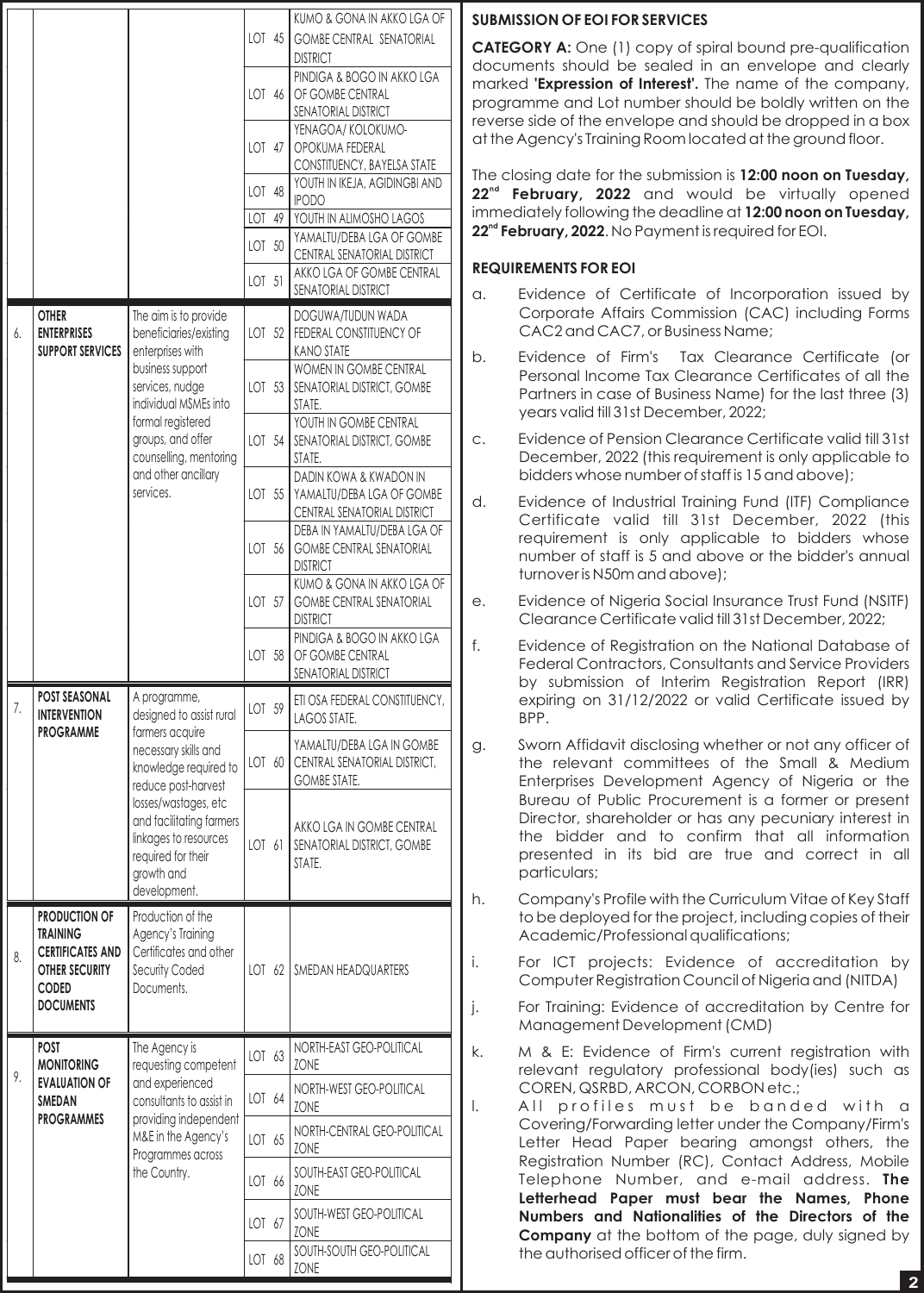|                   | <b>CATEGORY B: SMALL WORKS AND GOODS</b>                                                           |            |        |                                                                                                      |
|-------------------|----------------------------------------------------------------------------------------------------|------------|--------|------------------------------------------------------------------------------------------------------|
|                   | S/N   DESCRIPTION OF WORKS                                                                         | LOT<br>NO. |        | <b>LOCATION</b>                                                                                      |
|                   | <b>CONSTRUCTION OF SKILL CENTRES</b>                                                               |            |        | LOT 69   SELECTED LOCATIONS, OGUN STATE                                                              |
| 10.               | <b>AND FURNISHING</b><br>CONSTRUCTION AND EQUIPING OF<br><b>VOCATIONAL TRAINING CENTRE</b>         |            |        | LOT 70   TAFASHIYA                                                                                   |
|                   | SUPPLY AND INSTALLATION OF 2.5MM<br>PUMPING MACHINES                                               | LOT 71     |        | ILLELA / GWADABAWA FEDERAL<br>CONSTITUENCY, SOKOTO STATE                                             |
|                   | PROVISION OF BOREHOLES                                                                             |            | LOT 72 | KAURA, JEMA'A, JABA AND KACHIA<br><b>LOCAL GOVERNMENT AREAS IN</b><br>KADUNA SOUTH SENATORIAL        |
|                   |                                                                                                    |            |        | DISTRICT, KADUNA STATE.                                                                              |
|                   | PROVISION OF SOLAR LIGHTS<br>A BLOCK OF THREE (3) CLASS<br><b>ROOOMS</b>                           |            |        | LOT $73$ OKIJA<br>LOT 74   ABUGI, KOTO, IYARA, OUT-KABBA                                             |
|                   | <b>COMPLETION OF THE CONSTRUCTION</b><br>AND EQUIPMENT OF MODEL SKILL<br><b>ACQUISITION CENTRE</b> |            | LOT 75 | EBONYI NORTH SENATORIAL DISTRICT,<br><b>EBONYI STATE</b>                                             |
|                   | <b>CONSTRUCTION AND EQUIPPING OF</b><br><b>SKILL ACQUISITION CENTRE</b>                            |            | LOT 76 | TAMBUWAL TOWN, TAMBUWAL LGA,<br>SOKOTO STATE                                                         |
|                   | <b>CONSTRUCTION OF SOLAR POWER</b><br><b>BORE HOLES AND HAND PUMPS</b>                             |            |        | SELECTED AREAS OF GOMBE NORTH<br>LOT 77   SENATORIAL DISTRICT OF GOMBE<br>STATE.                     |
|                   | PROVISON OF SOLAR POWERED<br><b>BOREHOLES</b>                                                      |            | LOT 78 | MASHI/DUTSI FEDERAL<br><b>CONSTITUENCY KATSINA STATE</b>                                             |
|                   | <b>CONSTRUCTION OF WATER HAND</b><br>PUMPS BOREHOLES                                               |            | LOT 79 | NGURU/YUSUFARI/MACHINA/KARAS<br><b>UWA CONSTITUENCY YOBE STATE</b>                                   |
|                   | PROVISION AND INSTALLATION OF<br><b>SOLAR STREET LIGHTS</b>                                        |            | LOT 80 | MAIDUGURI METROPOLITAN FEDERAL<br>CONSTITUENCY, BORNO                                                |
|                   | <b>CONSTRUCTION OF SOLAR STREET</b><br><b>LIGHTS</b>                                               | LOT 81     |        | <b>GOMBE CENTRAL SENATORIAL</b><br><b>DISTRICT, GOMBE STATE.</b>                                     |
|                   | <b>CONSTRUCTION OF BOREHOLES</b>                                                                   |            | LOT 82 | <b>GOMBE CENTRAL SENATORIAL</b><br><b>DISTRICT, GOMBE STATE.</b>                                     |
|                   | <b>CONSTRUCTION OF SKILLS</b>                                                                      |            | LOT 83 | MUSAWA LOCAL GOVERNMENT                                                                              |
|                   | <b>ACQUISTITION CENTER</b><br><b>CONSTRUCTION OF MOTORIZED</b>                                     |            | LOT 84 | AREA OF KATSINA STATE<br>INIKE, ETAHI, IDARE, IDOGIDO, IYARA,                                        |
|                   | <b>BOREHOLE</b><br>CONSTRUCTION OF A BLOCK OF<br>THREE CLASSROOMS                                  |            |        | IYAMOYE, JEGE AND EJUKU<br>LOT 85   OLE-BUNU COMMUNITY                                               |
|                   | CONSTRUCTION AND INSTALLATION<br>OF SOLAR POWERED STREETLIGHTS                                     |            | LOT 86 | SELECTED AREAS OF GOMBE NORTH<br>SENATORIAL DISTRICT.                                                |
|                   | <b>CONSTRUCTION OF BRIDGES</b>                                                                     |            | LOT 87 | OGAMINANA AND ADAVI-EBA<br><b>BRIDGE IN KOGI CENTRAL</b>                                             |
|                   | CONSTRUCTION OF UPOGORO                                                                            |            |        | SENATORIAL DISTRICT, KOGI STATE<br>EBOGOGO IN KOGI CENTRAL                                           |
|                   | MARKET, OKENE CENTRAL MARKET<br>OFFICE AND TOWN HALL                                               |            | LOT 88 | SENATORIAL DISTRICT, KOGI STATE                                                                      |
|                   | PROVISION OF SOLAR LIGHTS                                                                          |            | LOT 89 | KIRI DISTRICT, KOGI WEST SENATORIAL<br><b>DISTRICT, KOGI STATE</b>                                   |
|                   | S/N   GOODS/EQUIPMENT/MACHINERY                                                                    | LOT NO.    |        | <b>LOCATION</b>                                                                                      |
|                   | <b>STRATEGIC EMPOWERMENT</b>                                                                       | LOT 90     |        | <b>IKWO/EZZA SOUTH FEDERAL</b><br>CONSTITUENCY, EBONYI STATE                                         |
| $\overline{11}$ . | <b>PROGRAMME</b><br>(The objective of the programme                                                |            |        | HADEJIA LOCAL GOVERNMENT                                                                             |
|                   |                                                                                                    | LOT 91     |        | AREA OF JIGAWA NORTH EAST                                                                            |
|                   | is to empower Micro, Small and<br>Medium Enterprises (MSMEs)<br>across the country)                | LOT 92     |        | SENATORIAL DISTRICT, JIGAWA STATE.<br>YOUTHS IN OGUN WEST SENATORIAL<br><b>DISTRICT, OGUN STATE.</b> |
|                   |                                                                                                    | LOT 93     |        | WOMEN IN OGUN WEST SENATORIAL<br><b>DISTRICT, OGUN STATE.</b>                                        |
|                   |                                                                                                    | LOT 94     |        | LAGOS EAST SENATORIAL DISTRICT,<br>LAGOS STATE.                                                      |
|                   |                                                                                                    | LOT 95     |        | YAMALTU/DEBA LGA IN GOMBE<br>CENTRAL SENATORIAL DISTRICT,                                            |
|                   |                                                                                                    | LOT 96     |        | <b>GOMBE STATE.</b><br>AKKO LGA IN GOMBE CENTRAL<br>SENATORIAL DISTRICT, GOMBE STATE.                |
|                   |                                                                                                    | LOT 97     |        | YOUTHS IN KASTINA STATE.                                                                             |
|                   |                                                                                                    | LOT 98     |        | WOMEN IN TARABA CENTRAL<br>SENATORIAL ZONE                                                           |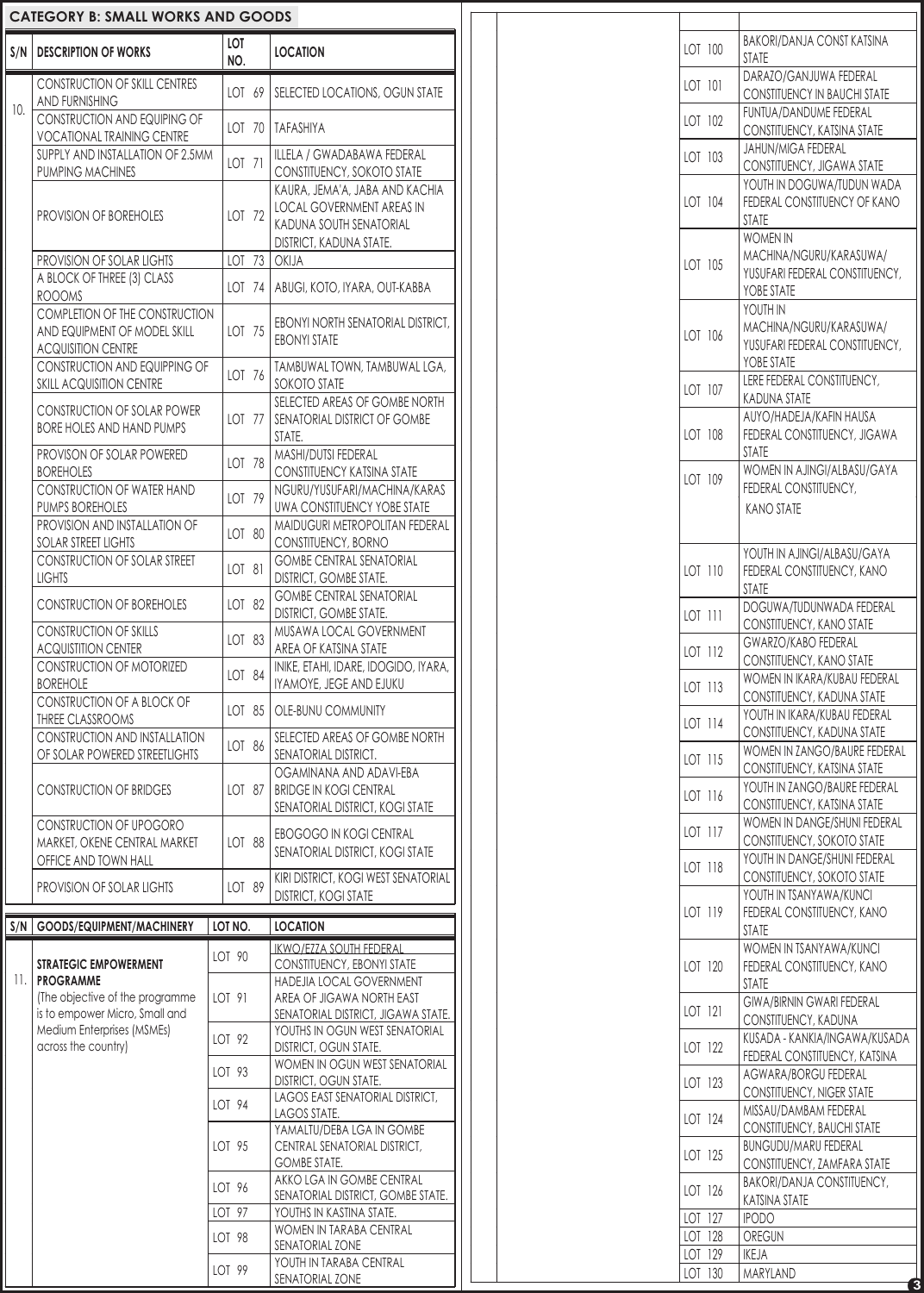|     |                              | LOT 131            | GAMAWA FEDERAL CONSTITUENCY,                                       |     |                                                        | LOT 166            | SELECTED AREAS OF NORTH WEST                                |
|-----|------------------------------|--------------------|--------------------------------------------------------------------|-----|--------------------------------------------------------|--------------------|-------------------------------------------------------------|
|     |                              |                    | <b>BAUCHI STATE</b>                                                |     |                                                        |                    | GEOPOLITICAL ZONE (SOKOTO)<br>SELECTED AREAS OF NORTH WEST  |
|     |                              | LOT 132<br>LOT 133 | KEBBI SOUTH SENATORIAL DISTRICT.<br>YAMALTU/DEBA LGA               |     |                                                        | LOT 167            | <b>GEOPOLITICAL ZONE (JIGAWA)</b>                           |
|     |                              | LOT 134            | AKKO LGA                                                           |     |                                                        |                    | DOGUWA/TUDUNWADA FEDERAL                                    |
|     |                              | LOT 135            | MARKET MEN IN LAGOS                                                |     |                                                        | LOT 168            | CONSTITUENCY, KANO STATE                                    |
|     |                              | LOT 136            | MARKET WOMAN IN LAGOS                                              |     |                                                        | LOT 169            | BAKORI/DANJA CONST KATSIMA                                  |
|     |                              |                    | WOMEN IN KEBBI SOUTH SENATORIAL                                    |     |                                                        |                    | <b>STATE</b>                                                |
|     |                              | LOT 137            | <b>DISTRICT.</b>                                                   |     |                                                        | LOT 170            | DALA FEDERAL CONSTITUENCY,                                  |
|     |                              |                    | YOUTH ENTREPRENEURS IN LAGOS                                       |     |                                                        |                    | <b>KANO STATE</b>                                           |
|     |                              | LOT 138            | STATE.                                                             |     |                                                        | LOT 171            | USHONGO LGA OF BENUE STATE                                  |
|     |                              | LOT 139            | WOMEN ENTREPRENEURS IN LAGOS                                       |     |                                                        | LOT 172            | SOKOTO EAST SENATORIAL<br><b>DISTRICT</b>                   |
|     |                              |                    | STATE.                                                             |     |                                                        |                    | EKITI SOUTH SENATORIAL DISTRICT                             |
|     |                              | LOT 140            | ANGUWAR KURMI SARIKI, SULEJA                                       |     |                                                        | LOT 173            | <b>EKITI STATE</b>                                          |
|     |                              |                    | <b>LGA, NIGER STATE</b><br>YOUTH AND WOMEN IN                      |     |                                                        |                    | <b>ILLELA TOWN IN</b>                                       |
|     |                              | LOT 141            | <b>ONIGBONGBO LAGOS</b>                                            | 13. | <b>SUPPLY OF TRICYCLES</b>                             | LOT 174            | ILLELA/GWADABAWA FEDERAL                                    |
|     |                              |                    | ILAWE EKITI, EKITI SOUTH SENATORIAL                                |     |                                                        |                    | CONSTITUENCY, SOKOTO STATE                                  |
|     |                              | LOT 142            | <b>DISTRICT, EKITI STATE</b>                                       |     |                                                        | LOT 175            | ILORIN SOUTH LGA, KWARA STATE                               |
|     |                              |                    | YOUTH IN GWARZO/KABO FEDERAL                                       |     |                                                        | LOT 176            | ILLELA/GWADABAWA FEDERAL                                    |
|     |                              | LOT 143            | CONSTITUENCY, KANO STATE                                           |     |                                                        |                    | CONSTITUENCY, SOKOTO STATE                                  |
|     |                              | LOT 144            | WOMEN IN GWARZO/KABO FEDERAL                                       |     |                                                        | LOT 177            | KANO NORTH SENATORIAL                                       |
|     |                              |                    | CONSTITUENCY, KANO STATE                                           | 14. | SUPPLY OF SEWING MACHINES                              |                    | <b>DISTRICT, KANO STATE.</b>                                |
|     |                              | LOT 145            | TARAUNI FEDERAL CONSTITUENCY,                                      |     |                                                        | LOT 178            | DALA FEDERAL CONSTITUENCY,<br><b>KANO STATE</b>             |
|     |                              |                    | <b>KANO STATE</b>                                                  |     |                                                        |                    | <b>GIWA/BIRNIN GWARI FEDERAL</b>                            |
|     |                              | LOT 146            | GAYA/AGINGI/ALBASU FEDERAL<br>CONSTITUENCY, KANO STATE             |     |                                                        | LOT 179            | CONSTITUENCY, KADUNA                                        |
|     |                              |                    | KEBBI NORTH, SOUTH AND CENTRAL                                     | 15. | <b>SUPPLY OF GRINDING MACHINES</b>                     | LOT 180            | ILORIN SOUTH LGA, KWARA STATE                               |
|     |                              | LOT 147            | FEDERAL CONSTITUENCY                                               |     |                                                        |                    |                                                             |
|     |                              | LOT 148            | EKITI SOUTH SENATORIAL DISTRICT                                    |     |                                                        | LOT 181            | YOUTHS IN ONIGBOGBO, OJODU,                                 |
|     |                              | LOT 149            | AGBEDE, ETSAKO WEST, LGA EDO                                       |     |                                                        |                    | AND OGBA<br>WOMEN IN ONIGBOGBO, OJODU,                      |
|     |                              |                    | STATE                                                              |     |                                                        | LOT 182            | AND OGBA                                                    |
|     |                              | LOT 150            | EGBADO NORTH / IMEKO-AFON<br>YENAGOA/KOLOKUMO-OPOKUMA              |     |                                                        |                    | <b>JIGAWA NORTHWEST SENATORIAL</b>                          |
|     |                              | LOT 151            | FEDERAL CONSTITUENCY, BAYELSA                                      | 16. | <b>SUPPLY OF STARTER PACKS</b>                         | LOT 183            | <b>DISTRICT, JIGAWA STATE</b>                               |
|     |                              |                    | <b>STATE</b>                                                       |     |                                                        | LOT 184            | EPE FEDERAL CONSTITUENCY,                                   |
|     |                              |                    | <b>BODINGA/DANGE SHUNI/TURETA</b>                                  |     |                                                        |                    | LAGOS STATE                                                 |
|     |                              | LOT 152            | LGA, FEDERAL CONSTITUENCY,                                         |     |                                                        | LOT 185            | <b>VOCATIONAL GRADUATES IN</b><br>ALIMOSHO, AGEGE AND ISOLO |
|     |                              |                    | SOKOTO STATE.                                                      |     |                                                        |                    | <b>LGAS LAGOS STATE</b>                                     |
|     |                              | LOT 153            | AMAC IN AMAC/BWARI FEDERAL                                         |     |                                                        |                    | RAHA TOWN YOUNG FARMERS                                     |
|     |                              |                    | CONSTITUENCY, ABUJA                                                |     |                                                        | LOT 186            | ASSOCIATION, RAHA WARD,                                     |
|     |                              | LOT 154            | <b>BWARI IN AMAC/BWARI FEDERAL</b><br>CONSTITUENCY, ABUJA          | 17. | <b>SUPPLY OF WATER PUMPS</b>                           |                    | <b>BUNZA LGA OF KEBBI</b>                                   |
|     |                              |                    |                                                                    |     |                                                        | LOT 187            | SOKOTO EAST SENATORIAL                                      |
|     |                              |                    | YOUTH ENTREPRENEURS                                                |     |                                                        |                    |                                                             |
|     |                              |                    |                                                                    |     |                                                        |                    | <b>DISTRICT</b>                                             |
|     |                              | LOT 156            | ILLELA/ GWADABAWA FEDERAL                                          | 18. | <b>SUPPLY OF PRINTERS</b>                              | LOT 188            | SMEDAN HEADQUARTERS                                         |
|     |                              |                    | CONSTITUENCY SOKOTO STATE                                          | 19. | <b>SUPPLY OF COMPUTERS</b>                             | LOT 189            | SMEDAN HEADQUARTERS                                         |
|     |                              |                    | YOUTHS OF IKWO/EZZA SOUTH                                          | 20. | <b>SUPPLY OF PHOTOCOPIERS</b>                          | LOT 190            | SMEDAN HEADQUARTERS                                         |
|     |                              | LOT 157            | FEDERAL CONSTITUENCY, EBONYI<br><b>STATE</b>                       |     | SUPPLY OF TRAINING TABLES AND                          |                    |                                                             |
|     |                              |                    | WOMEN OF IKWO/EZZA SOUTH                                           | 21. | <b>CHAIRS</b>                                          | LOT 191            | SMEDAN HEADQUARTERS                                         |
|     |                              | LOT 158            | FEDERAL CONSTITUENCY, EBONYI                                       | 22. | SUPPLY OF AIR CONDITIONERS                             | LOT 192            | SMEDAN HEADQUARTERS                                         |
|     |                              |                    | <b>STATE</b>                                                       |     | SUPPLY OF OFFICE EQUIPMENT FOR                         |                    |                                                             |
|     |                              |                    | <b>DELTA NORTH SENATORIAL</b>                                      | 23. | PROCESSING OF CAPITAL PROJECTS                         | LOT 193            | SMEDAN HEADQUARTERS                                         |
|     |                              | LOT 159            | <b>DISTRICT, DELTA STATE.</b>                                      | 24. | SUPPLY OF STATIONERIES FOR OFFICE                      | LOT 194            | SMEDAN HEADQUARTERS                                         |
|     |                              |                    | SELECTED AREAS OF GOMBE,                                           |     | USE ON PROJECT IMPLEMENTATION                          |                    |                                                             |
|     |                              |                    | KWAMI, DUKKU, FUNKAYE AND                                          | 25. | SUPPLY OF COVID 19 COMPLIANCE<br><b>SANITARY ITEMS</b> | LOT 195            | SMEDAN HEADQUARTERS                                         |
| 12. | <b>SUPPLY OF MOTORCYCLES</b> | LOT 160            | NAFADA LGA OF GOMBE NORTH                                          |     |                                                        | LOT 196            | NORTH-EAST ZONAL OFFICE                                     |
|     |                              |                    | SENATORIAL DISTRICT, GOMBE                                         |     |                                                        | LOT 197            | NORTH-WEST ZONAL OFFICE                                     |
|     |                              |                    | <b>STATE</b><br>SELECTED AREAS OF NORTH WEST                       | 26. | SUPPLY OF OFFICE STATIONERIES                          | LOT 198            | SOUTH-EAST ZONAL OFFICE                                     |
|     |                              | LOT 161            | <b>GEOPOLITICAL ZONE (KANO)</b>                                    |     |                                                        | LOT 199<br>LOT 200 | SOUTH-SOUTH ZONAL OFFICE<br>SOUTH-WEST ZONAL OFFICE         |
|     |                              |                    | SELECTED AREAS OF NORTH WEST                                       |     |                                                        | LOT 201            | NORTH-CENTRAL ZONAL OFFICE                                  |
|     |                              | LOT 162            | <b>GEOPOLITICAL ZONE (KEBBI)</b>                                   |     |                                                        | LOT 202            | SOUTH-SOUTH ZONAL OFFICE                                    |
|     |                              |                    | SELECTED AREAS OF NORTH WEST                                       |     |                                                        | LOT 203            | SOUTH-EAST ZONAL OFFICE                                     |
|     |                              | LOT 163            | <b>GEOPOLITICAL ZONE (KATSINA)</b>                                 | 27. | SUPPLY OF OFFICE EQUIPMENT                             | LOT 204            | NORTH-CENTRAL ZONAL OFFICE                                  |
|     |                              |                    | SELECTED AREAS OF NORTH WEST                                       |     |                                                        | LOT 205<br>LOT 206 | SOUTH-WEST ZONAL OFFICE<br>NORTH-EAST ZONAL OFFICE          |
|     |                              | LOT 164            | <b>GEOPOLITICAL ZONE (KADUNA)</b>                                  |     |                                                        | LOT 207            | NORTH-WEST ZONAL OFFICE                                     |
|     |                              | LOT 165            | SELECTED AREAS OF NORTH WEST<br><b>GEOPOLITICAL ZONE (ZAMFARA)</b> | 28. | <b>SUPPLY OF PICK-UP TRUCKS</b>                        | LOT 208            | SOKOTO EAST SENATORIAL<br><b>DISTRICT</b>                   |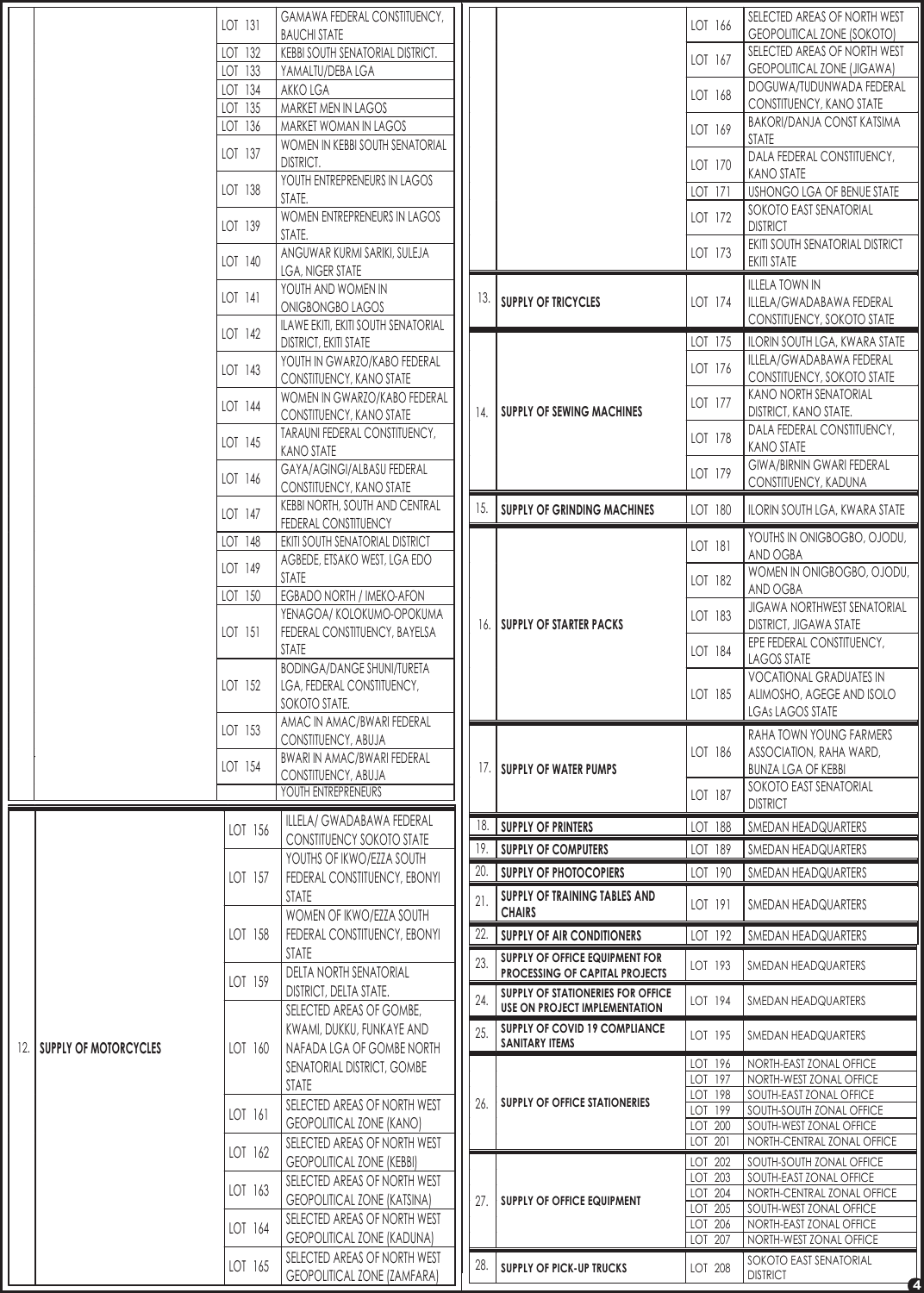| 29. | <b>SUPPLY OF FARM IMPLEMENTS</b>    | LOT 209 | OGBIA LGA OF BAYELSA STATE                                     |
|-----|-------------------------------------|---------|----------------------------------------------------------------|
| 30. | <b>SUPPLY OF FOOD ITEMS</b>         | LOT 210 | FUNTUA/DANDUME FEDERAL<br>CONSTITUENCY, KATSINA STATE          |
| 31. | <b>SUPPLY OF GRAINS</b>             | LOT 211 | MINJIBIR/UNGOGO FEDERAL<br>CONSTITUENCY, KANO STATE.           |
|     |                                     | LOT 212 | DAMBATTAS/MAKODA FEDERAL<br><b>CONSTITUENCY</b>                |
| 32. | <b>SUPPLY OF AGRICULTURAL INPUT</b> | LOT 213 | DOGUWA/TUDUN WADA FEDERAL<br><b>CONSTITUENCY OF KANO STATE</b> |
|     | <b>SUPPLY OF FERTILIZER</b>         | LOT 214 | DOGUWA/TUDUN WADA FEDERAL<br><b>CONSTITUENCY OF KANO STATE</b> |
| 33. |                                     | LOT 215 | LERE FEDERAL CONSTITUENCY,<br><b>KADUNA STATE</b>              |
|     |                                     | LOT 216 | MUSAWA LOCAL GOVERNMENT<br>AREA OF KATSINA STATE.              |
|     |                                     | LOT 217 | KEBBI SOUTH SENATORIAL DISTRICT.                               |
| 34. | <b>SUPPLY OF BUSES</b>              | LOT 218 | DOGUWA/TUDUNWADA FEDERAL<br>CONSTITUENCY, KANO STATE           |
| 35. | <b>SUPPLY OF GENERATORS</b>         | LOT 219 | EGBADO NORTH / IMEKO-AFON                                      |

# **COLLECTION OF TENDER DOCUMENTS CATEGORY B: WORKS & GOODS**

Interested firms are to collect bid documents from the Secretary, Tenders Board upon presentation of evidence of payment of a non-refundable tender fee of **Ten Thousand Naira (N10,000.00)** per lot in favour of SMEDAN by using the Central Bank of Nigeria (CBN) payment gateway platform that can be accessed from the REMITA website at **www.remita.net**

- a. Click "Pay Federal Government Agency"
- b. Enter "SMEDAN" as the name of MDA and select the service type (Tender Fee)
- c. Enter amount N10,000
- d. Submit to generate a Remita Retrieval Reference (RRR), a unique payment reference for your transaction.
- e. This unique code should be presented at any of this payment Channels:
	- 1. At any branch of any commercial bank nation wide
	- 2. With debit/credit cards (MasterCard, Verve, Visa)
	- 3. Your interment banking site
	- 4. Digital wallet/Mobile money
	- 5. Your Remita Profile for registered Remita Users
- f. Select your preferred payment channels to make payment

If you have any inquiry or complaint, kindly contact our helpdesk via telephone or Email.

# **SUBMISSION OF BIDS CATEGORY B: WORKS & GOODS**

One (1) hard copy Technical requirements/Company Profile should be

packaged in sealed envelope and clearly marked **'Technical Bid'**. Soft Copy of the company profile should be included in a Flash Drive. The financial bid should be sealed in a separate envelope and clearly marked **'Financial Bid'**.

The two (2) envelopes should be put into a bigger third envelope and clearly marked **Invitation to Tender.**

The name of the company, programme and Lot number should be boldly written on the reverse side of all the envelopes.

## **(All documents should be in ring binding).**

All documents should be addressed to:

### **The Secretary Tenders Board**

**S m a l l a n d M e d i u m E n t e r p r i s e s Development Agency of Nigeria (SMEDAN) No. 35, Port Harcourt Crescent,** 

### **Garki, Area 11, Abuja.**

and should be dropped in a box at the Agency's Training Room located at the ground floor. The closing date for the submission of Category B is **12:00 noon on Tuesday, 29<sup>th</sup> March 2022** and would be virtually opened immediately following **the closing at <b>12:00 noon on Tuesday, 29<sup>th</sup> March 2022**.

# **REQUIREMENTS FOR CATEGORIES A & B (TECHNICAL BIDS)**

- a. Evidence of Certificate of Incorporation issued by the Corporate Affairs Commission (CAC) including Forms CAC2 and CAC7;
- b. Evidence of Company's Income Tax Clearance Certificate for the last three (3) years valid till 31<sup>st</sup> December, 2022;
- c. Evidence of Pension Clearance Certificate valid till 31st December, 2022 (this requirement is only applicable to bidders whose number of staff is 15 and above);
- d. Evidence of Industrial Training Fund (ITF) Compliance Certificate valid till 31st December, 2022 (this requirement is only applicable to bidders whose number of staff is 5 and above or the bidder's annual turnover is N50m and above);
- e. Evidence of current Nigeria Social Insurance Trust Fund (NSITF) Compliance Certificate valid till 31<sup>st</sup> December, 2022;